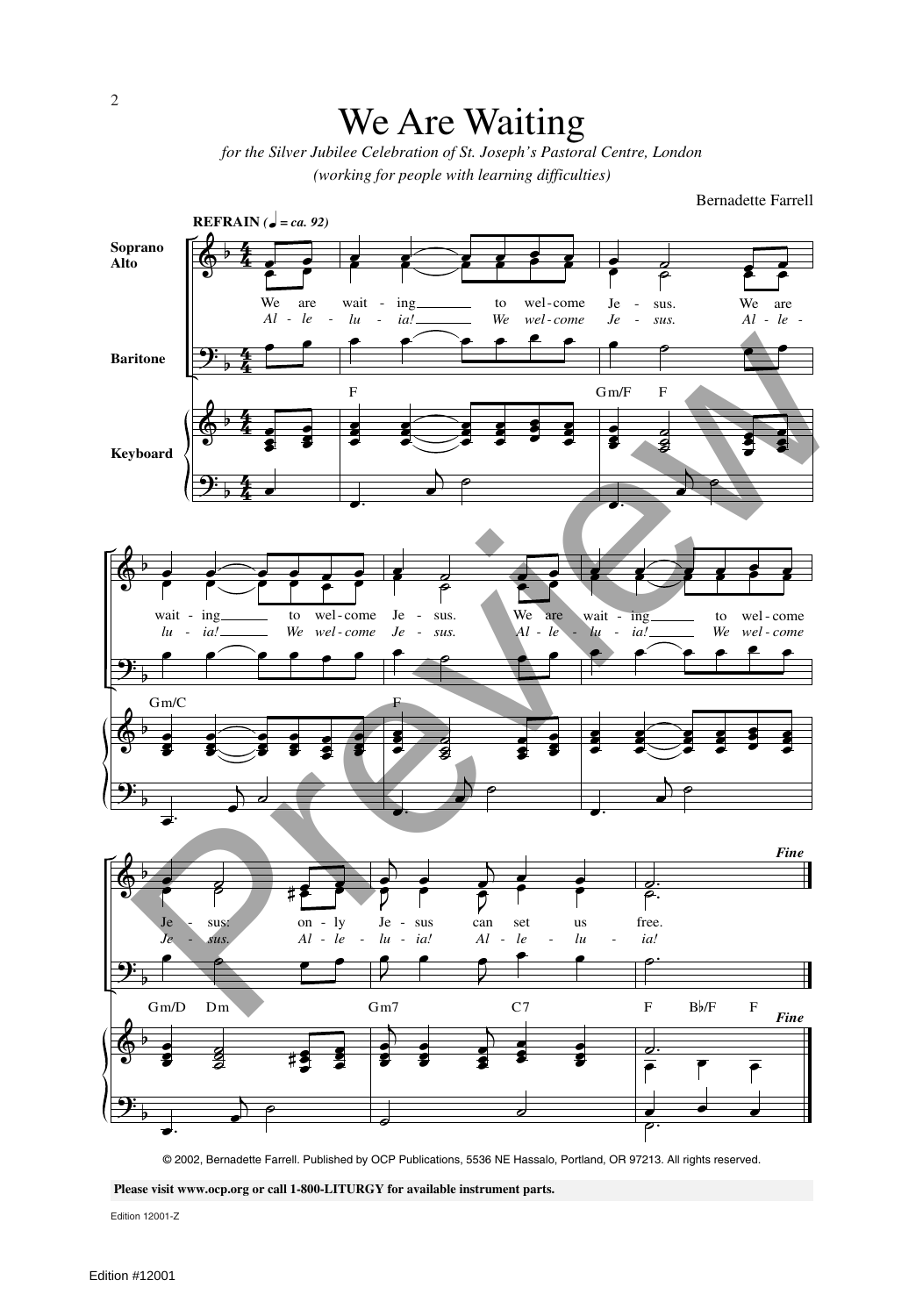$\sum_{1}$ &  $\mathcal{L}$ &  $\mathcal{L}$  $\overline{a}$  $\frac{1}{2}$  $\overline{ }$  $\overline{ }$  $\overline{ }$ **VERSES** 2. 3.  $\frac{1}{4}$ . 5. 6. 7. Come, Lord  $\overline{\phantom{a}}$ For For For For For For in in in in in in Œ Œ **z**  $\overline{\phantom{a}}$ œ œ œ <mark>œ œ œ œ œ</mark>  $Je$ Je - Je - Je - Je - Je -  $Je$ sus sus sus sus sus sus sus, we we we we life we and have have have have is are save a a a a not  $\mathbf{u}$ your  $\overline{\phantom{a}}$ Ah  $\overline{\phantom{a}}$  $\overline{\mathbf{e}}$  $\begin{array}{ccc}\n\mathbf{B} & \mathbf{C} & \mathbf{C} \\
\mathbf{C} & \mathbf{C} & \mathbf{C} \\
\mathbf{C} & \mathbf{C} & \mathbf{C} \\
\mathbf{C} & \mathbf{C} & \mathbf{C} \\
\mathbf{C} & \mathbf{C} & \mathbf{C} \\
\mathbf{C} & \mathbf{C} & \mathbf{C} \\
\mathbf{C} & \mathbf{C} & \mathbf{C} \\
\mathbf{C} & \mathbf{C} & \mathbf{C} \\
\mathbf{C} & \mathbf{C} & \mathbf{C} \\
\mathbf{C} & \mathbf{C} & \mathbf{C} \\
\math$  $\bullet$ .  $\overrightarrow{e}$   $\overrightarrow{e}$ œ ˙ œ œ new new new new end nit peo world. hope. joy. peace. ed. ed. ple. For For For For For For Come, Lord in in in in in in  $\overline{\phantom{a}}$  $\overline{\phantom{a}}$  $e$   $\overrightarrow{e}$   $\overrightarrow{e}$   $\overrightarrow{e}$ Am  $\sim$   $\sim$ Dm œ.  $\frac{D}{2}$ œ e & &  $\frac{y}{2}$ &  $\frac{1}{2}$  $\overline{ }$  $\overline{ }$  $\overline{ }$  $\overline{ }$ 1. Je - sus 2. Je - sus 3. Je - sus 4. Je - 5. Je - 6. Je - 7. Je œ œ œ œ œ œ sus sus sus - sus. we have we have a we have we have a life is not we are u and save your a a  $\overline{\phantom{a}}$ Ah  $\sum_{i=1}^{n}$ <u>。。。。。</u><br>。 Gm C7  $\sim$   $\sim$   $\sim$  $\Box$ e comment comment of comment of comment of comment of comment of comment of comment of comment of comment of co<br>
and the comment of comment of comment of comment of comment of comment of comment of comment of comment of c œ ˙ œ œ new new new new end nit peo - ple. world. hope. joy. peace. ed. ed. For For For For For For Come, Lord in in in in in in  $\theta$   $\theta$  $\sim$   $\sim$ ම<br>අ.<br>1  $\frac{1}{2}$ Fsus4 F F7  $\overline{\phantom{a}}$  $\frac{1}{2}$  $\frac{e^{1}}{1}$ œ œ œ œ œ œ Je -  $Je$ Je - Je - Je - Je - Je sus sus sus sus sus sus sus, we have we have we have a we have a life is not we are u and save your a a  $\begin{picture}(180,170) \put(100,170){\makebox(0,0){$b$}} \put(100,170){\makebox(0,0){$b$}} \put(100,170){\makebox(0,0){$b$}} \put(100,170){\makebox(0,0){$b$}} \put(100,170){\makebox(0,0){$b$}} \put(100,170){\makebox(0,0){$b$}} \put(100,170){\makebox(0,0){$b$}} \put(100,170){\makebox(0,0){$b$}} \put(100,170){\makebox(0,0){$b$}}$  $\overline{\phantom{a}}$  $\begin{array}{ccccc}\n\bullet & \bullet & \bullet & \bullet & \bullet \\
\bullet & & \bullet & & \bullet\n\end{array}$  $\begin{array}{ccc} \mathbf{B} \flat & \mathbf{C} \mathbf{7} \\ \downarrow & \downarrow & \end{array}$  $\bullet$ .  $\overrightarrow{e}$   $\overrightarrow{e}$ **Preview of the second control of the second control of the second control of the second control of the second control of the second control of the second control of the second control of the second control of the second** 

œ.

 $\overline{ }$ 

œ.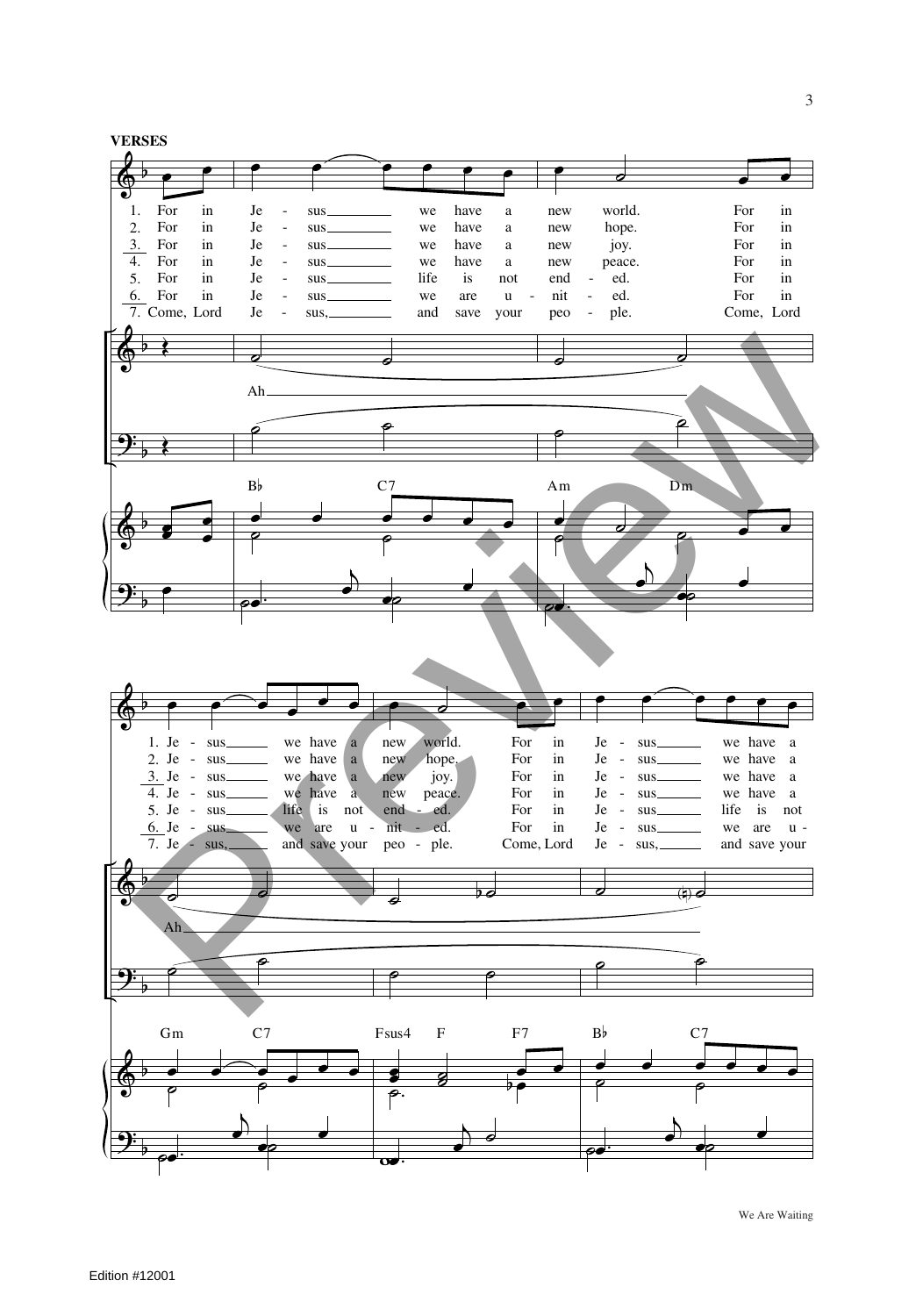

## Composer Notes

St. Joseph's Pastoral Centre in London has served adults and children with special needs for over twenty-five years. The staff and volunteers of the Centre, with amazing joy and creative energy, provide a network of support and a space that is radically inclusive. The Centre's logo of four connected hearts represents faith, hope, love and justice.

In 2002 the Centre celebrated its Silver Jubilee. The liturgy for the event was prepared by a special group of leaders and residents. To find a theme, they prayed and reflected on the Gospels of Advent. "We are waiting to welcome Jesus" was the chosen message. I was asked to take the theme and provide them with a musical setting of it for their celebration. The tune had to be simple and lively in character. Originally intended for the Gathering Rite, in the end we found it very adaptable for other moments in the liturgy as well. Feel free to shape it to your own needs sing it as written with verses, or use the refrain on its own as a response, or repeat the refrain as an *ostinato*. Your choice.

*—Bernadette Farrell*

We Are Waiting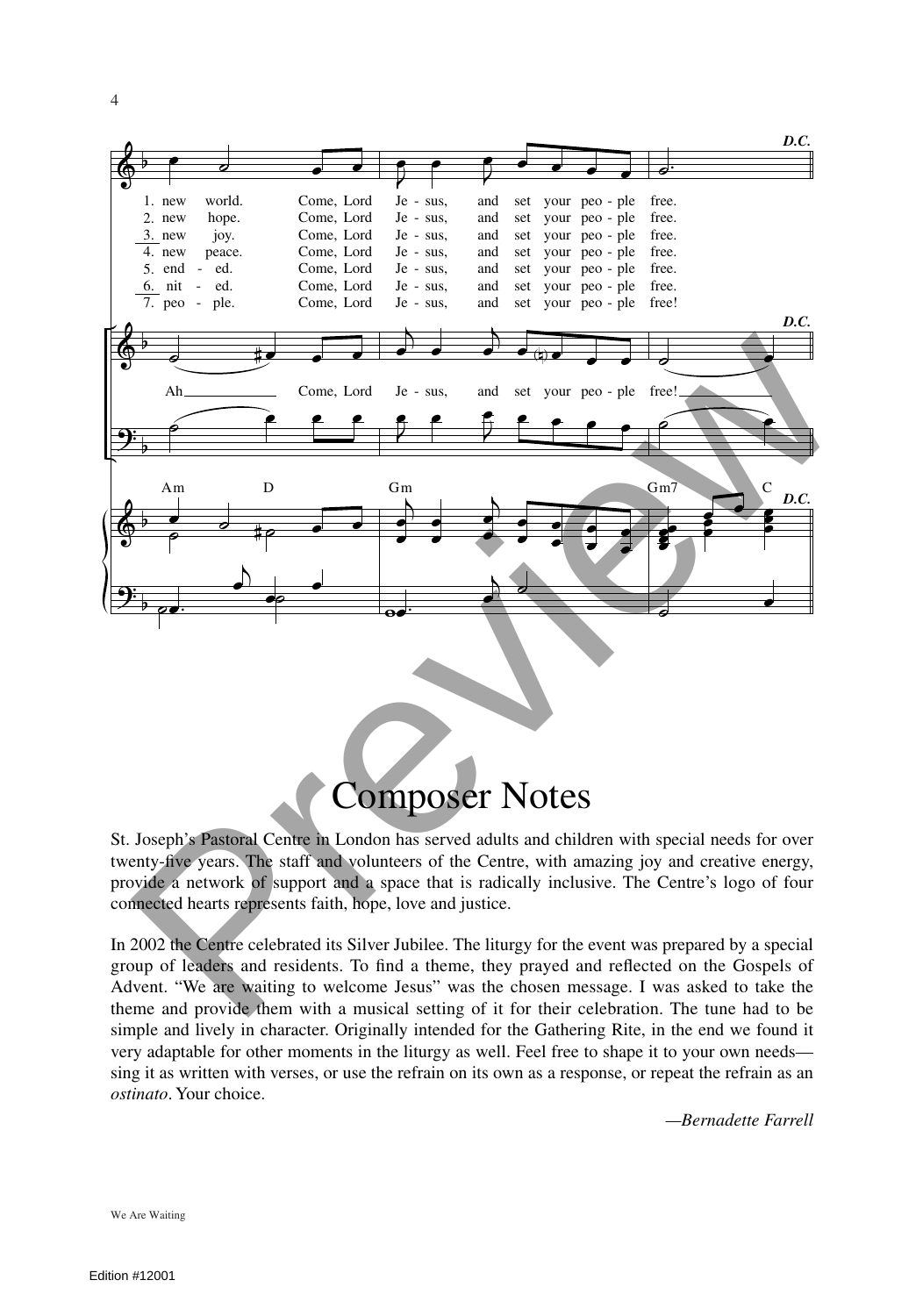## We Are Waiting

*for the Silver Jubilee Celebration of St. Joseph's Pastoral Centre, London (working for people with learning difficulties)*

*(Guitar/Vocal)*

Bernadette Farrell



© 2002, Bernadette Farrell. Published by OCP Publications, 5536 NE Hassalo, Portland, OR 97213. All rights reserved.